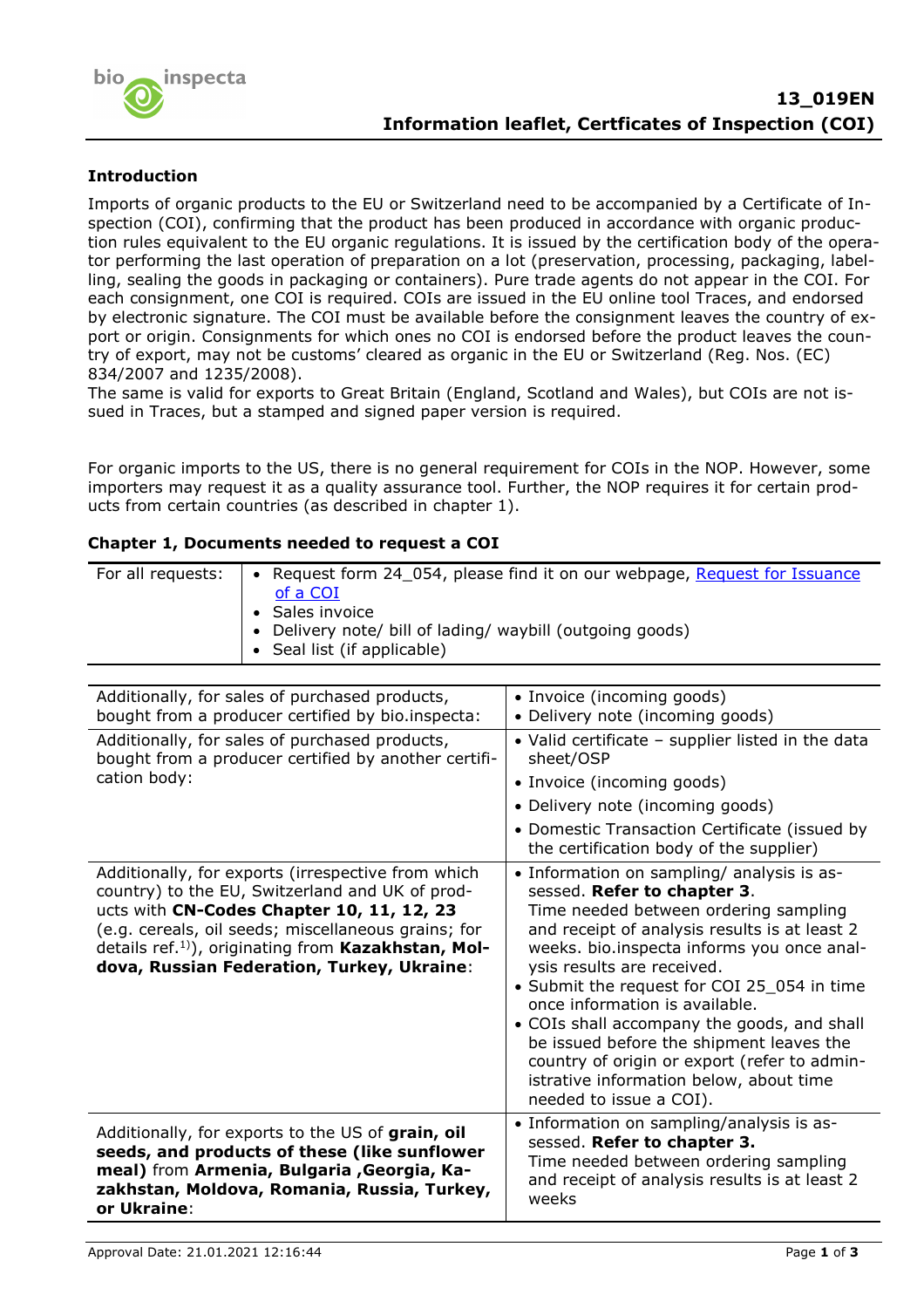

## **Chapter 2, COI issuing procedure**

| For all requests: | • Submit the request form 24 054 together with relevant documents. In or-<br>der to ensure that the COI is issued before the consignment leaves the<br>country, it may be issued based on draft transport papers (valid for COIs<br>issued in Traces). |
|-------------------|--------------------------------------------------------------------------------------------------------------------------------------------------------------------------------------------------------------------------------------------------------|
|                   | • Submit original transport papers as soon as they are available, but within<br>10 days from the issuance of the COI and, in any case, before customs<br>clearing in the EU or Switzerland (valid for COIs issued in Traces).                          |

### **Chapter 3, Additional requirements for countries/ products where analysis results are required**

For concerned export consignments, bio.inspecta must take at least one representative sample. Sampling explicitly is required to be done by the certification body (or by an independent third party surveyor contracted by the certification body respectively), not by the operator. The samples must be analysed and assessed prior to issuing the requested COI (depending on the products on different pesticide scopes and GMO). The sampling needs to be done at the place in the country where the last handling (e.g. packing of big bags, loading of bulk) takes place. It needs to be done during or immediately before loading, in order to eliminate the risk of contamination after sampling. For each sales lot, one sampling is needed.

For exports in trucks, by default, 1 COI is issued per truck, one sampling and one analysis done. Certain EU countries or district authorities allow that one COI is issued for several trucks travelling in convoy. In such a case the operator is responsible to obtain confirmation by the importer and its certification body as well as import authorities that one COI will be accepted for several trucks travelling in convoy.

Please note that sampling is done according to Reg. (EU) 691/2013.

The analysis result will be sent to bio.inspecta with a copy to the customer. The invoice of the sampling/analysing institute is received by the client.

| Request sampling at bio.in-<br>specta | • Order sampling at bio.inspecta with request form 25_053,<br>please find it on our webpage, Request for Export Consign-<br>ment Sampling<br>• In the form, chose among the following laboratories:<br><b>Eurofins</b><br>bilacon GmbH<br>Galab<br>• In the form, chose among the following surveyors:<br>Navi Mar LLC, Ukraine<br>"International Testing" LLC (may subcontract the sam-<br>pling), Ukraine<br>Galab representative in Ukraine |
|---------------------------------------|------------------------------------------------------------------------------------------------------------------------------------------------------------------------------------------------------------------------------------------------------------------------------------------------------------------------------------------------------------------------------------------------------------------------------------------------|
|                                       | <b>SGS Moldova</b>                                                                                                                                                                                                                                                                                                                                                                                                                             |

#### **How to request sampling and analysis:**